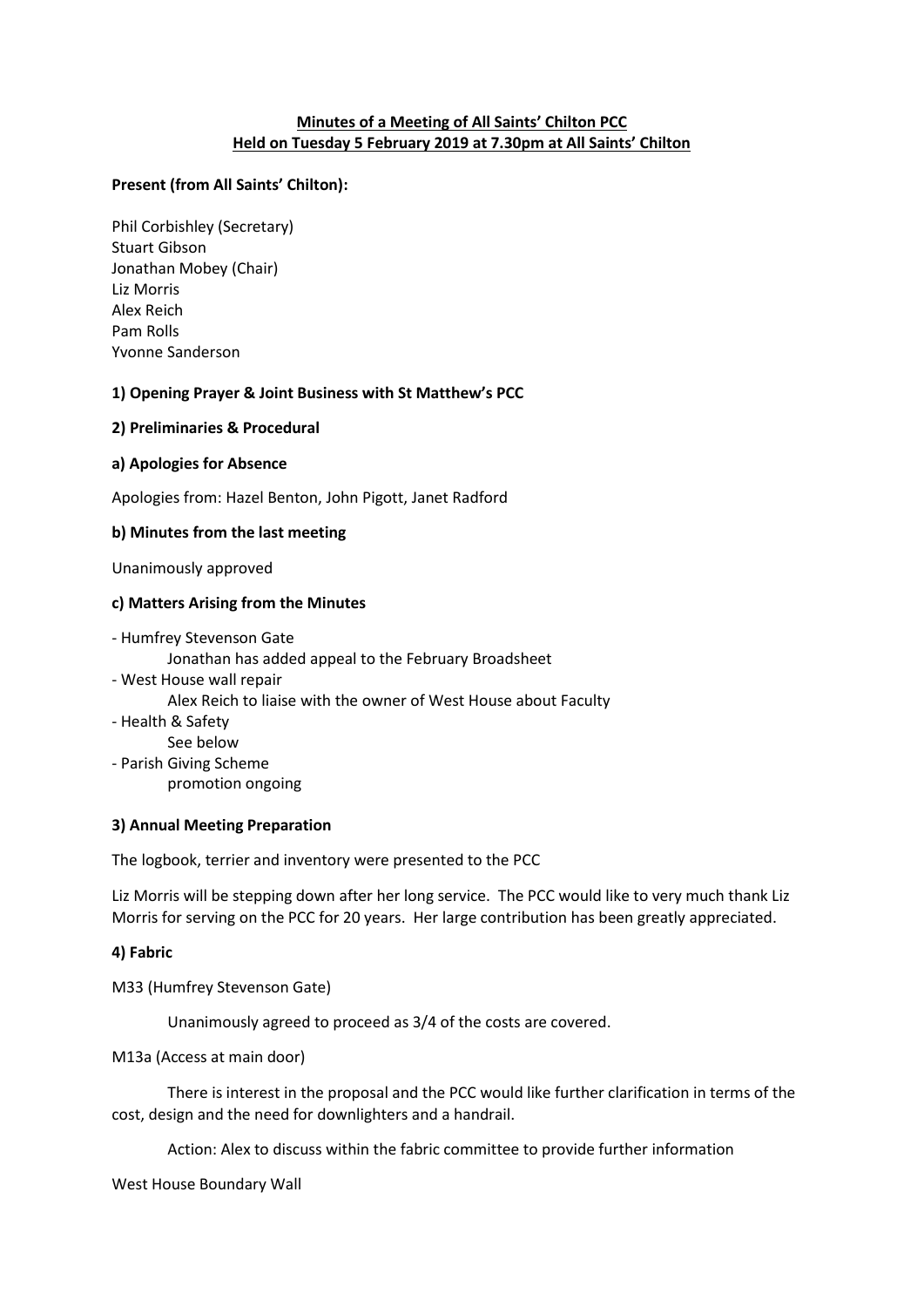It is the PCC view that a Faculty is not required. Alex will follow up on the work being done. We will write to the other houses once work has started.

### Annual Fabric and Ornaments Report for 2018

The PCC would like to thank Andrew Hayes for a very good report. It is approved unanimously.

### **5) Finance**

### Annual Accounts 2018

The accounts for 2018 are unanimously approved as seen and subject to independent approval. It was unanimously approved to have the standing committee provide a final signoff.

### 2019 budget

A deficit budget has been drawn up, with a £8912 deficit. The main increase in the church expenses is for Youth, due to hall hire for an additional Fledglings group. Also, there are small increases in most expenses, taking account of inflation. We should have a goal to increase giving for this year. One approach could be to encourage those already giving to increase their giving in terms of inflation. There was a suggestion to describe increased costs in an easily comprehensible way, such as the number of costa coffees per week per member.

The 2019 budget is unanimously approved

### **6) Health and Safety**

Action for Jonathan to see if Carina intends to continue as health and safety officer

#### **7) Services and Seasonal**

Pebbles Family Service

Unanimously agreed to keep the Pebbles Family Service happening once per month.

Action for Jonathan and Pam to ensure numbers attending the Pebbles services are recorded

### Review of Christmas

There was significantly higher service attendance compared to the previous year. This was due to the better weather. All services were well attended. A question was raised about the possibility of a crib service in Chilton.

Action for Jonathan to add to the CPCC agenda the possibility of a crib service in Chilton

#### Preparations for Easter

It was generally thought a good idea to have the Good Friday Procession after the service as there may be higher attendance.

The Easter Trail will happen this year

#### **8) Any other business**

none